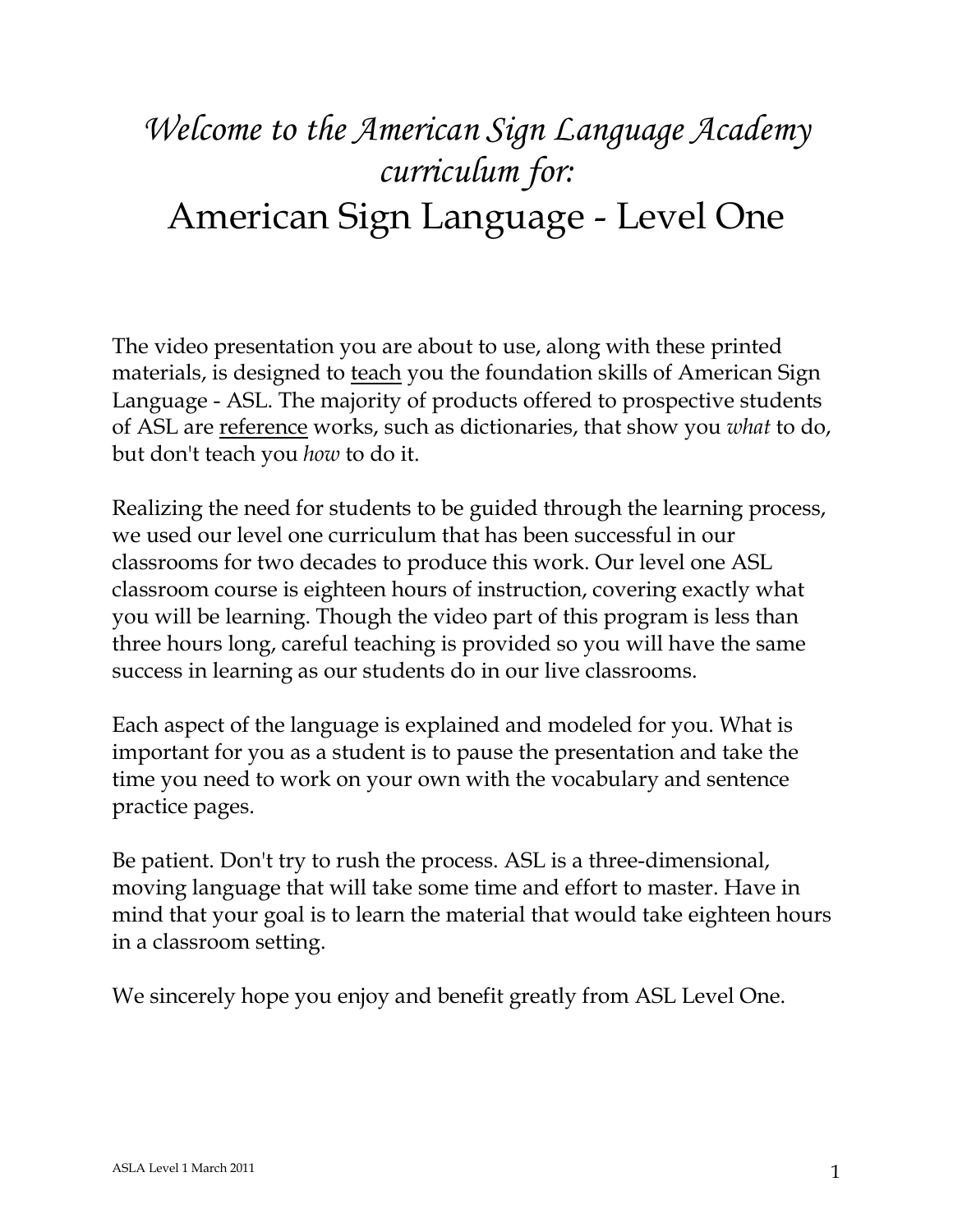

# **What is American Sign Language?**

American Sign Language, commonly referred to as ASL, is the natural language of most deaf people in the United States and Canada. ASL is not used in other English-speaking countries in the world such as Great Britain or Australia.

ASL is a complete language. It can express any idea as fully as any spoken language. Information is received through vision and is expressed with hands and body. It is therefore categorized as a *visual-gestural* language.

While actual signs are very important in conveying information, they provide only part of the message. Facial expression and body language are vital components of ASL.

How long does it take to learn ASL? While a specific time frame cannot be given, it *can* be said that since ASL is a language, it takes as long to learn as it does to learn any other language. Factors such as natural ability, level of motivation, quality of instruction and opportunity to practice will affect your success in learning. So, it does take time, but you will find it is a rewarding and satisfying experience.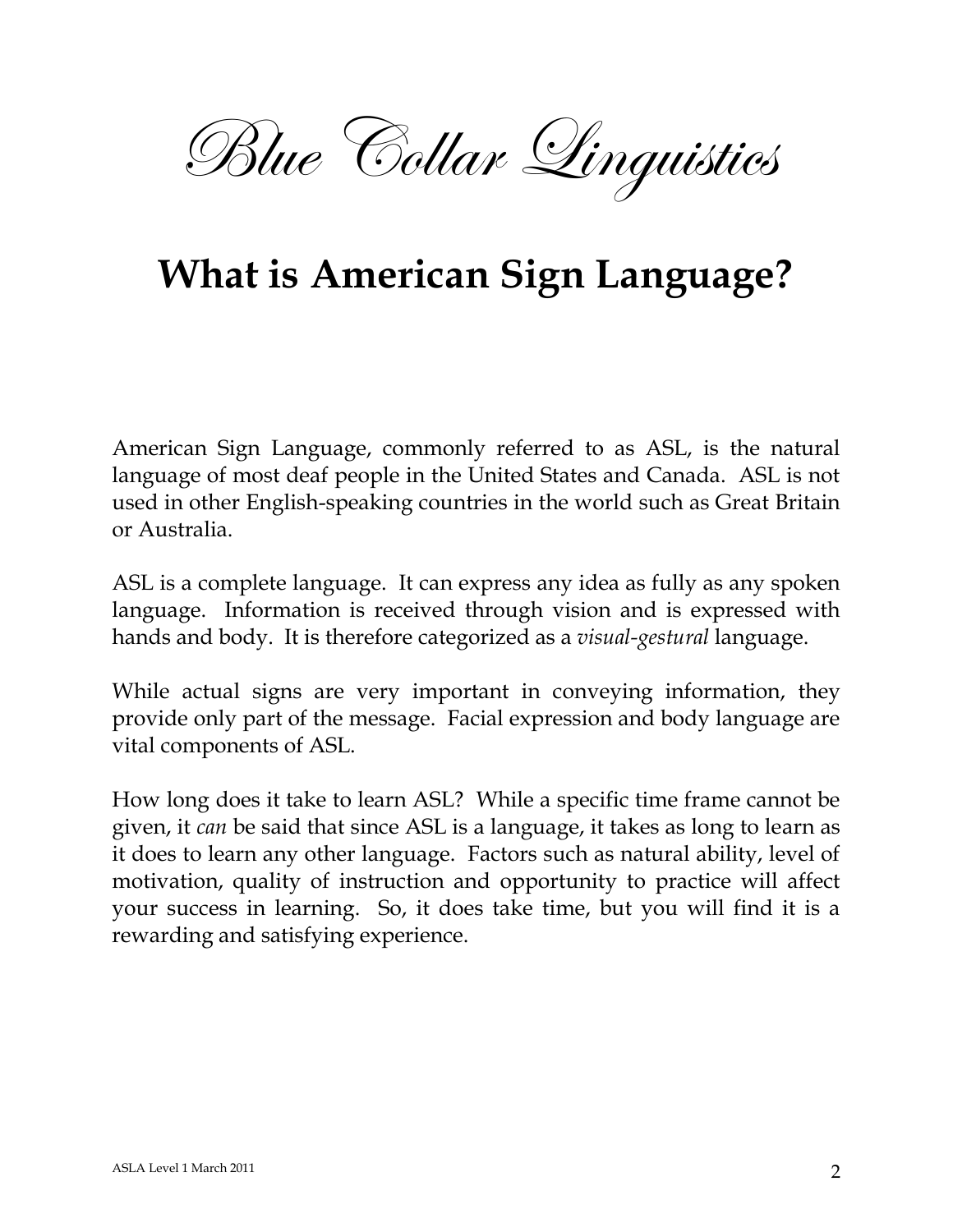# **Level 1**

In this introductory level, you will develop the foundation skills you need to make you successful in learning ASL. The focus of this level is forming clear handshapes for clear sign production.

Students will be presented with the following vocabulary:

The alphabet; numbers 1–99; colors; family; feelings; animals; foods; common nouns; common greetings; non-directional verbs; days of the week; months of the year, and fingerspelling. Students will practice this vocabulary in sentences and gain exposure to the first two of the eight basic ASL sentence structures - **Affirmation** and **Negation**. By the end of the course, students will have signed two short stories.

Pages 18 and 19 will summarize the development of deaf education in the United States and the start of our modern American Sign Language. This will acquaint students with the reason why ASL is still strongly connected to French Sign Language today, but has no connection to British Sign Language.

The main goal of this level is for you to produce clear, smooth handshapes. Handshapes are the same as pronunciation in a spoken language. If your handshapes are unclear, your message will be unclear. If your handshapes are clearly produced, you will be understandable.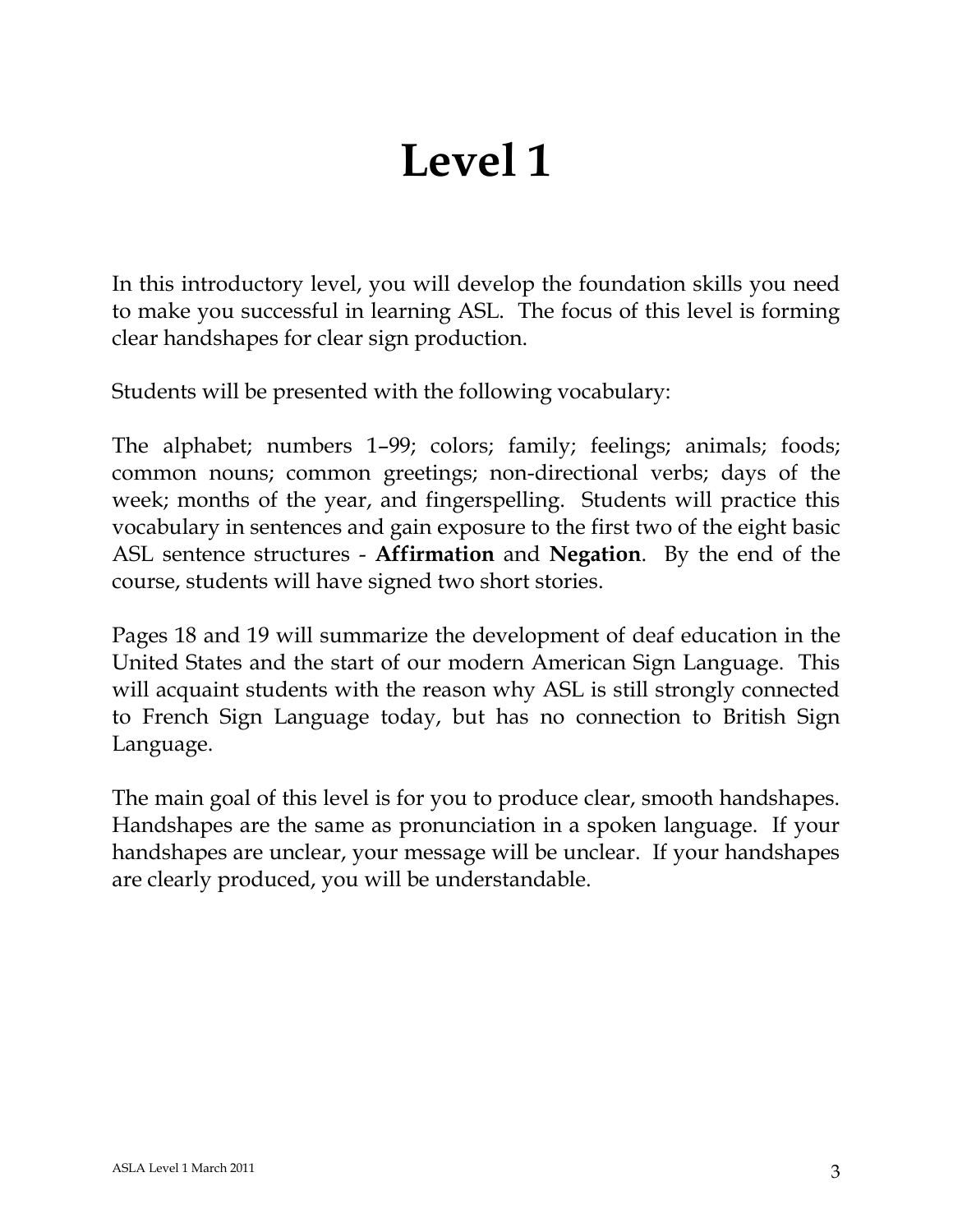ASL is comprised of *about* 50 handshapes. From these handshapes, an entire language is produced. How is that possible?

There are four components to an ASL sign:

# HANDSHAPE PALM POSITION LOCATION

## MOVEMENT

If you change one of these, you will change the sign into a different meaning, or nonsense. It is therefore important for you to master the handshapes of the language first. This is your "pronunciation" in ASL. Your eye will be drawn to the *motion* of signs. What is most important for you to put vocabulary into long-term memory is for you to focus on the *handshapes*. If you don't know the handshape, you cannot produce the sign.

By learning the manual alphabet and numbers, you will gain the majority of handshapes you need. With the vocabulary you will learn at this level, you will acquire the remaining handshapes. In addition, some of these handshapes may be used as *Classifiers* - handshapes that represent an entire category of signs.

With these handshapes combined with movement, location and different palm positions, we can create many hundreds of signs. Your eye is naturally drawn to the movement. Focus first on the handshape. Adding classifiers and context, we have the means to express a complete language.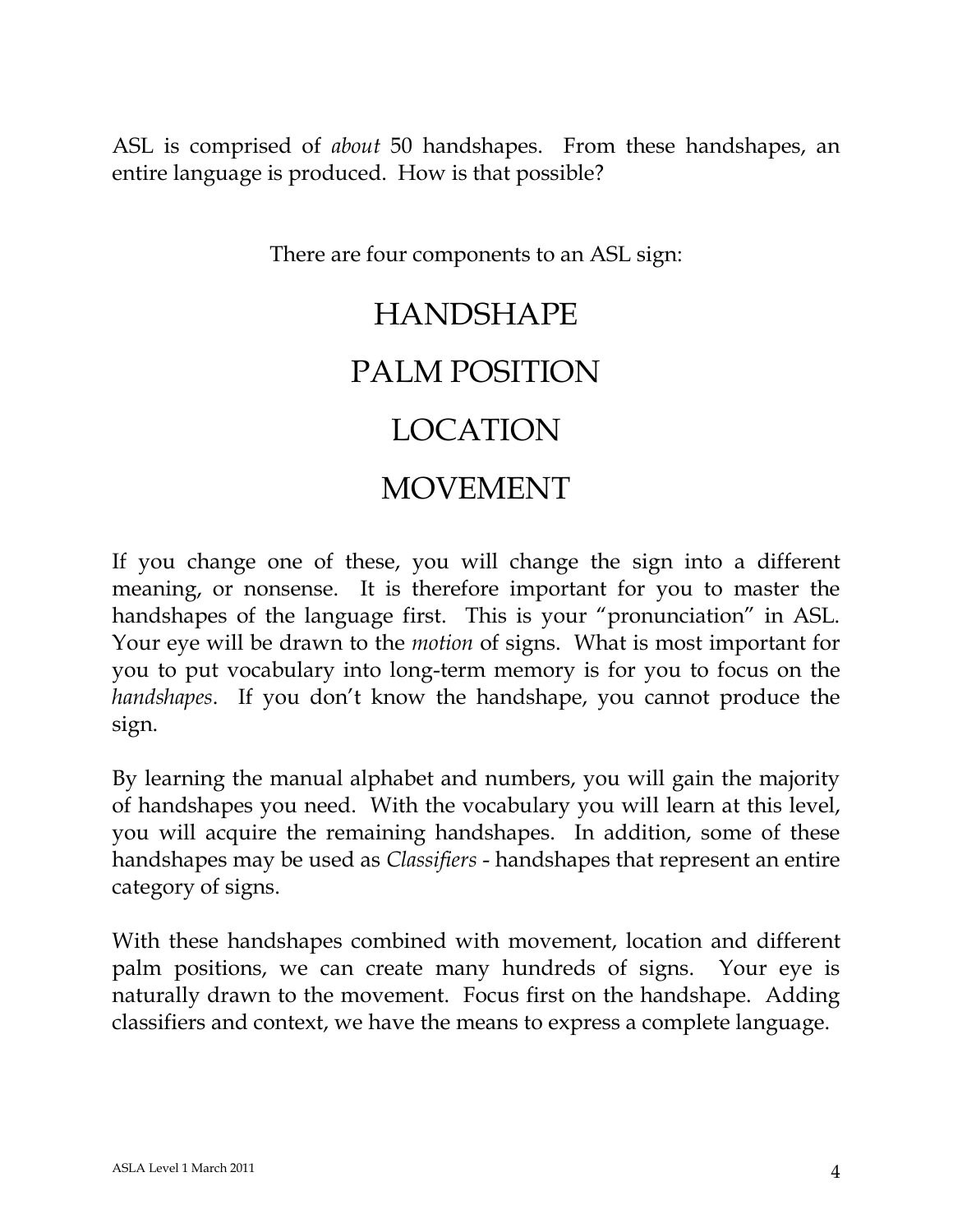# **COLORS**

You will learn 14 colors:

Blue, green, purple, yellow

These four are done in the same area - on the *dominant* side of the body. The *dominant* hand is the hand you write with. For signs done with one hand, this is the one you should use.

Brown, tan These are done in the same area on the dominant side of the face.

Orange, red and pink are done in the area of the chin.

Gold and silver are done from the dominant side earlobe. White is from the chest to the front of the body. Black is on the forehead. Gray is in front of the body.

There are ways to express an endless number of shades and hues. You will learn these techniques at more advanced levels.

These tips on *location* should help you remember!

There are three types of signs in ASL: A one-handed sign, such as is used in fingerspelling and numbers; a two-handed sign that is symmetrical both hands doing the same thing; and a two-handed sign where the *dominant* hand does all or most of the action. As you move on to learn signs for animals, notice these three types. When you aren't sure which hand to use for movement in a two-handed sign that isn't symmetrical, remember that it is the *dominant* hand.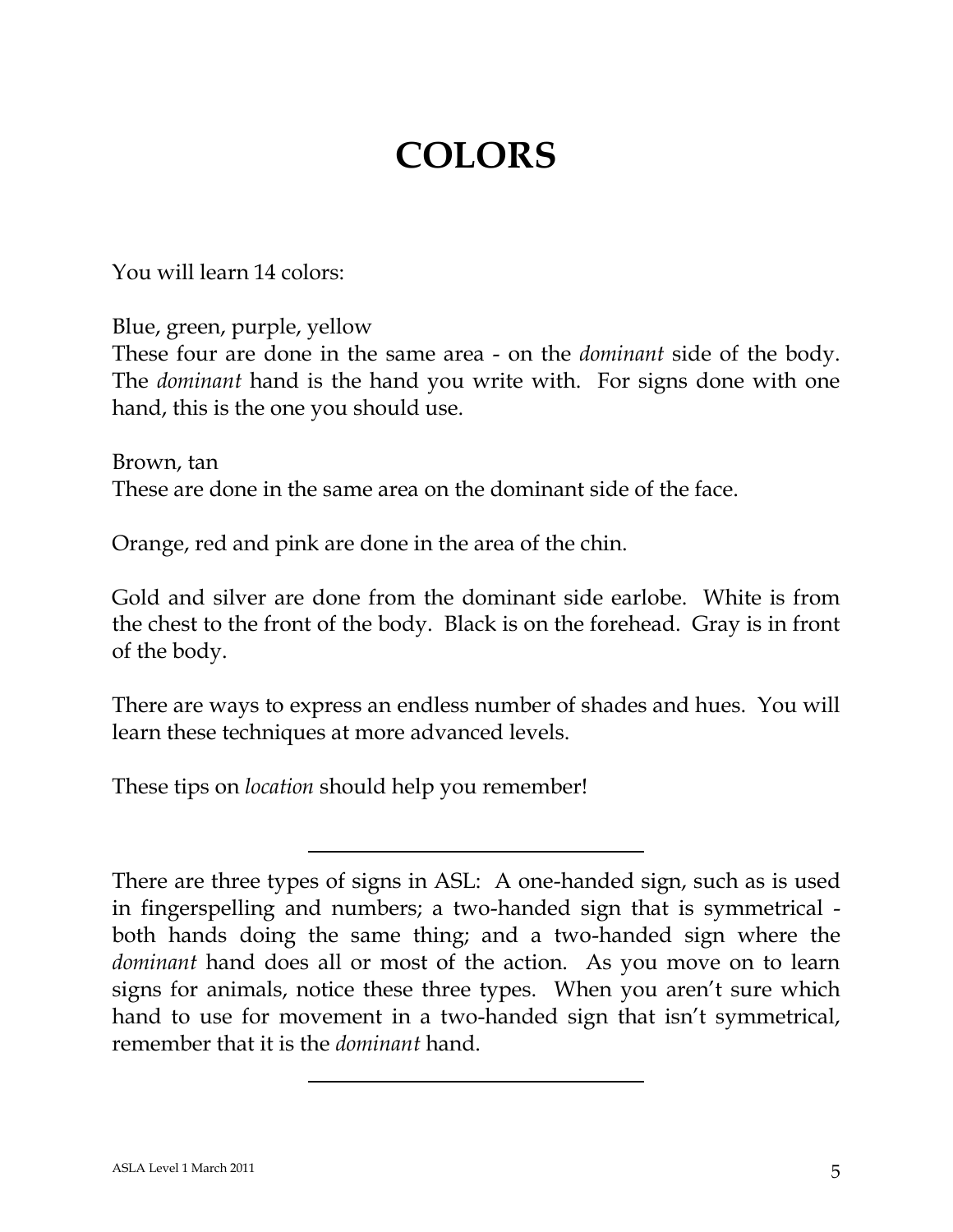### ASLA Level 1

### **Colors**

| 1. I like red     | 22. I want tan    |
|-------------------|-------------------|
| 2. I like gold    | 23.I want pink    |
| 3. I like brown   | 24. I want gold   |
| 4. I like green   | 25. I want red    |
| 5. I like purple  | 26. I want gray   |
| 6. I like orange  | 27. I want white  |
| 7. I like tan     | 28. I want blue   |
| 8. I like silver  | 29. I have pink   |
| 9. I like white   | 30. I have blue   |
| 10. I like blue   | 31. I have black  |
| 11. I like gray   | 32. I have tan    |
| 12. I like pink   | 33. I have orange |
| 13. I like black  | 34. I have brown  |
| 14. I like yellow | 35. I have gold   |
| 15. I want green  | 36. I have gray   |
| 16. I want yellow | 37. I have red    |
| 17. I want purple | 38. I have green  |
| 18. I want silver | 39. I have yellow |
| 19. I want black  | 40. I have silver |
| 20. I want brown  | 41. I have purple |
| 21. I want orange | 42. I have white  |
|                   |                   |

**Repeat these sentences until your signing is smooth and clear.**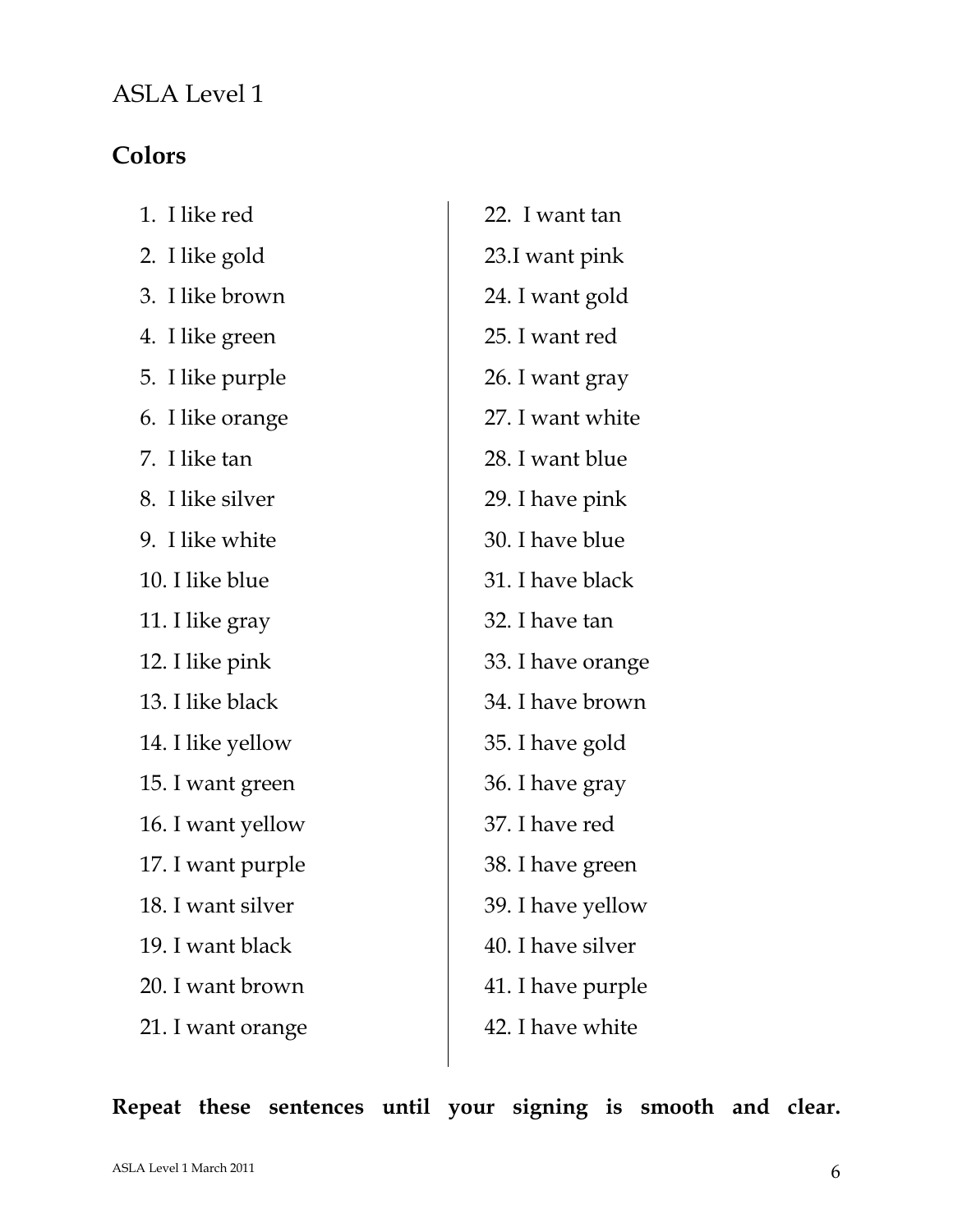#### **Animals**

| Animal |
|--------|
|        |

2. Lion

- 3. Tiger
- 4. Bear

5. Crocodile

- 6. Cat 7. Fox
- 8. Owl
- 9. Dog
- 10. Bug

11. Deer

- 12. Raccoon
- 13. Skunk

14. Turtle

15. Squirrel

16. Horse

17. Pig

18. Frog 19. Wolf 20. Elephant 21. Snake 22. Bird 23. Duck 24. Rhino 25. Hippo 26. Fish 27. Shark 28. Whale 29. Dolphin 30. Eagle 31. Octopus 32. Sheep

33. Goat 34. Butterfly 35. Turkey 36. Spider 37. Sea Turtle 38. Rabbit 39. Rat 40. Mouse 41. Giraffe 42. Cow 43. Monkey 44. Gorilla 45. Worm 46. Zebra 47. Seal 48. Penguin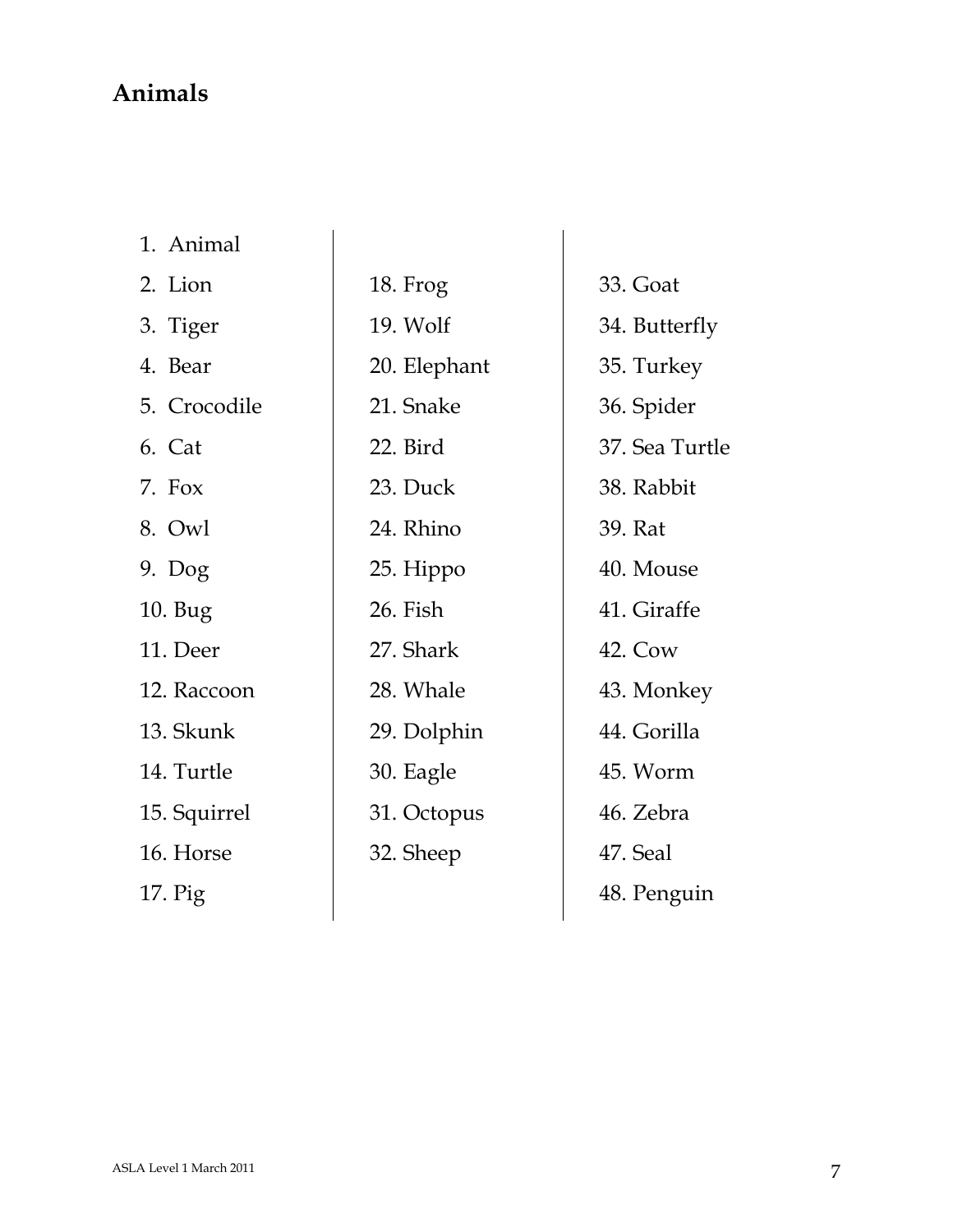- 1. I like lions
- 2. I like tigers
- 3. I like bears
- 4. I like crocodiles / alligators
- 5. I like cats
- 6. I like foxes
- 7. I like owls
- 8. I like dogs
- 9. I like bugs
- 10. I like deer
- 11. I like raccoon
- 12. I like skunks
- 13. I like turtles
- 14. I like squirrels
- 15. I like horses
- 16. I like pigs
- 17. I like wolves
- 18.
- 19.
- 20.
- 21.
- 22. \_\_\_\_\_\_\_\_\_\_\_\_\_\_\_\_\_\_\_\_
- 23.
- 24.

#### *Create new sentences by substituting different signs*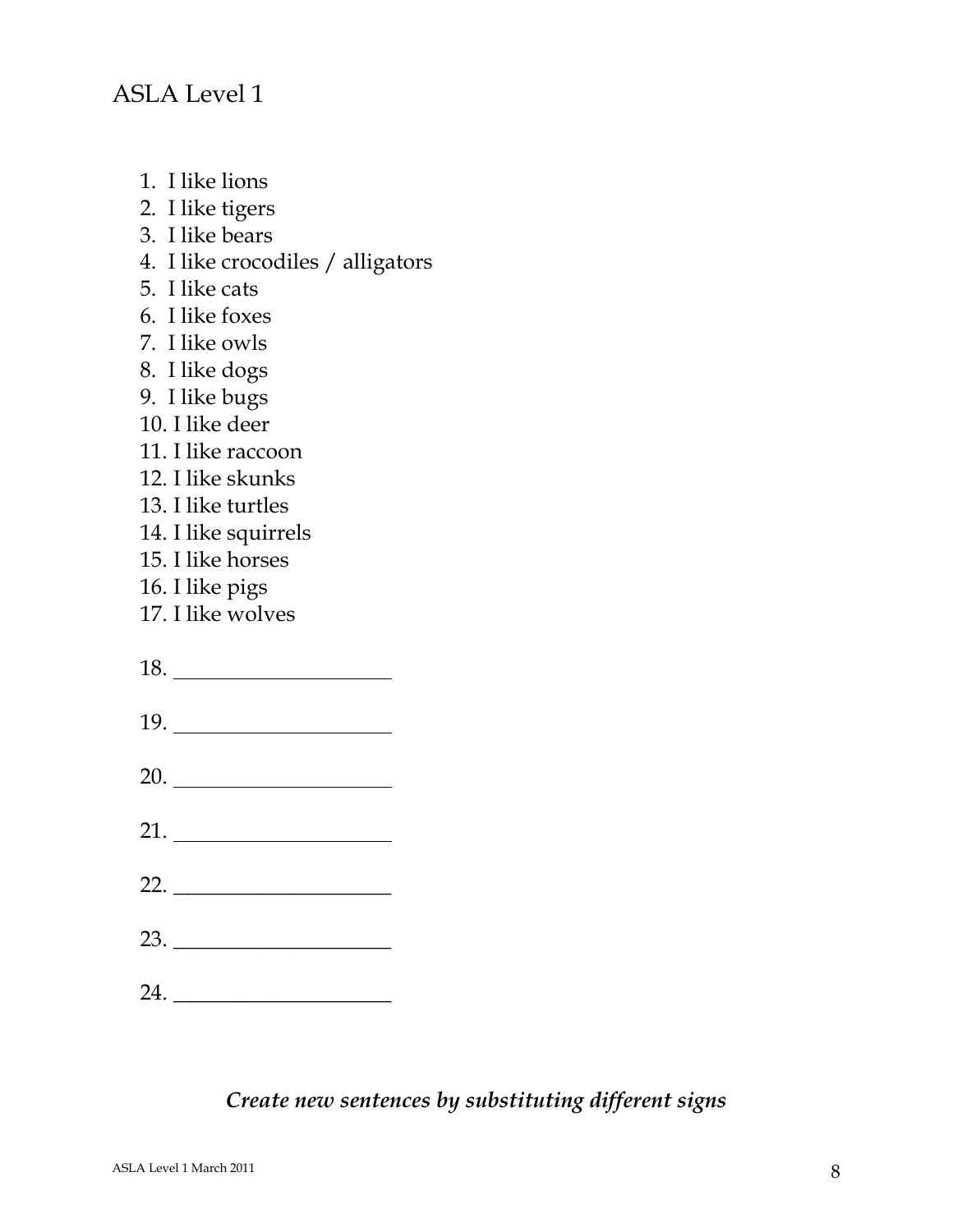- 1. My lion yellow
- 2. My tiger orange
- 3. My bear black
- 4. My skunk white
- 5. My raccoon tan
- 6. My deer brown
- 7. My bug silver
- 8. My dog white
- 9. My owl pink
- 10. My fox gold
- 11. My cat purple
- 12. My crocodile/alligator green
- 13. My turtle black
- 14. My squirrel red
- 15. My horse brown
- 16. My pig pink
- 17. My frog yellow
- 18. My wolf gray
- 19. My eagle gold
- 20. My dolphin blue
- 21.My whale white 22.My shark tan 23. My fish age 27 24. My hippo age 25 25. My rhino age 16 26. My duck age 4 27. My bird age 3 28. My snake age 13 29. My elephant age 29 30. My octopus age 66 31. My goat age 21 32. My sheep age 55 33. My butterfly age 19 34. My turkey age 86 35. My spider age 14 36. My worm age 1 37. My gorilla age 11 38. My monkey age 12 39. My cow age 23 40. My giraffe age 28 41. My mouse age 44 42. My rat age 25
- 43. My rabbit age 21
- 44. My sea turtle age 23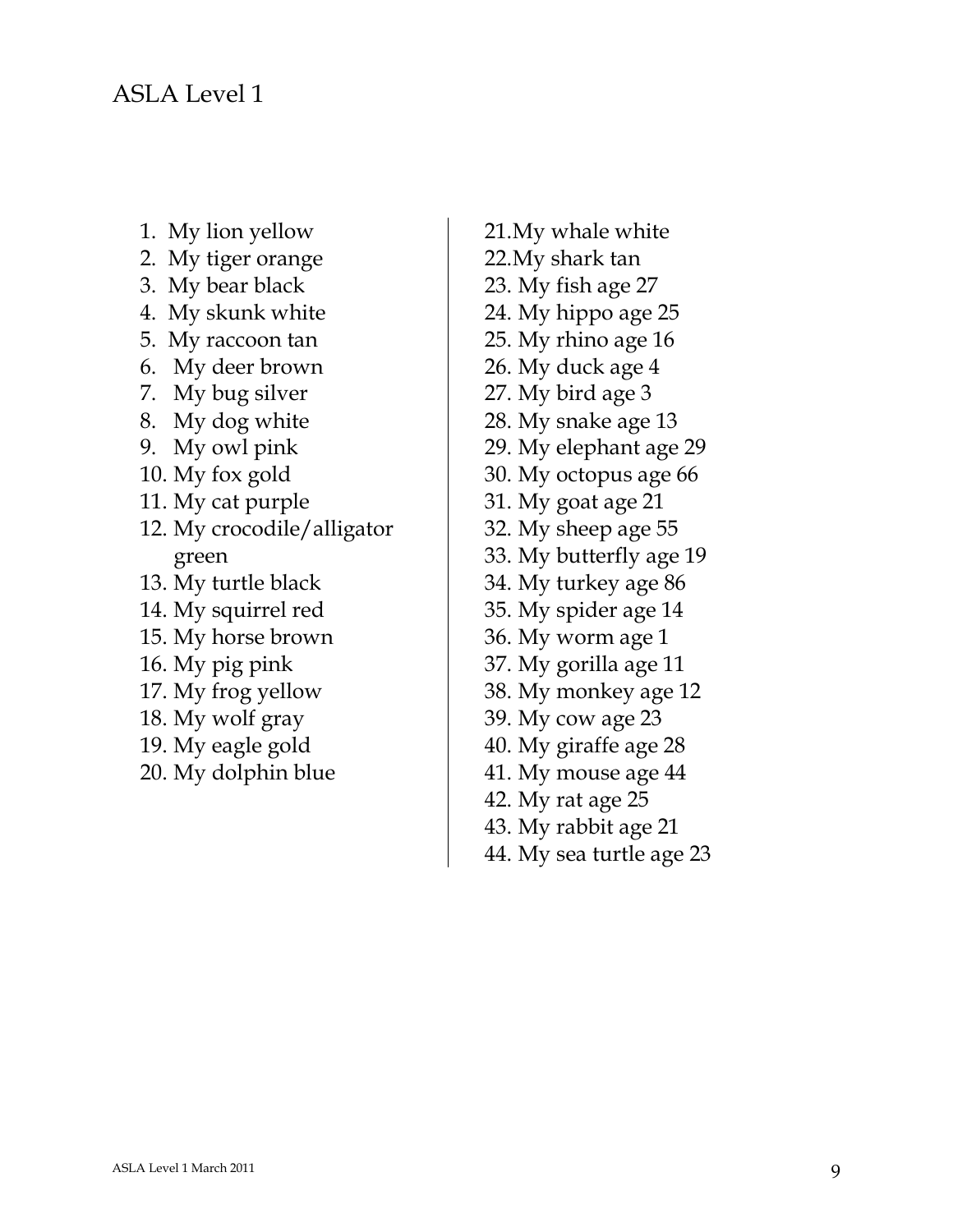# **Foods,**

#### **Drinks**

WORDS THAT ARE HYPENATED MUST BE FINGERSPELLED

| 18. Peach     | 35. Soup       |
|---------------|----------------|
| 19.Tomato     | 36. Pie        |
| 20.Fruit      | 37. Water      |
| 21. Cheese    | 38. C-O-K-E    |
| 22. Chicken   | 39. Pepsi      |
| 23. Steak     | 40. Soda       |
| 24. Fish      | 41. Onion      |
| 25. Turkey    | 42. Hot Dog    |
| 26. Sandwich  | 43. Hamburger  |
| 27. Vegetable | 44. Peanut     |
| 28. Potato    | 45. Jelly      |
| 29. Corn      | 46. Melon      |
| 30. Peas      | 47. Watermelon |
| 31. Carrots   | 48. Ice Cream  |
| 32. Lettuce   | 49. Candy      |
| 33. Salad     | 50. Gum        |
| 34. Pizza     |                |
|               |                |

### *Create new sentences by substituting different signs*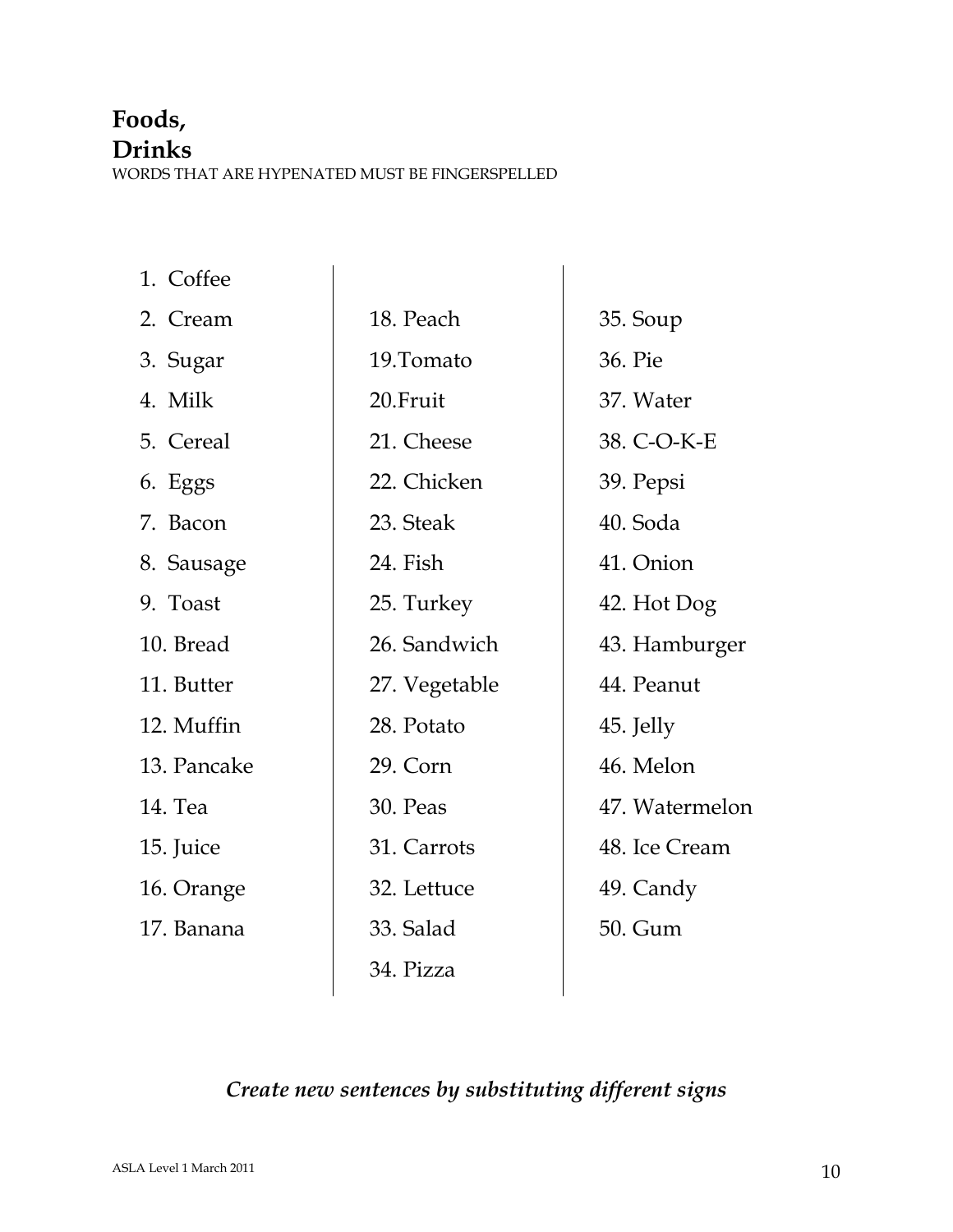### ASLA Level 1

### **Sentence type: Affirmation**

| 1. I want coffee  | 16. I want juice     |  |
|-------------------|----------------------|--|
| 2. I want bacon   | 17. I want tea       |  |
| 3. I want eggs    | 18. I want hot dog   |  |
| 4. I want salad   | 19. I want turkey    |  |
| 5. I want cereal  | 20. I want candy     |  |
| 6. I want milk    | 21. I want peas      |  |
| 7. I want sugar   | 22. I want potato    |  |
| 8. I want cream   | 23. I want hamburger |  |
| 9. I want cheese  | 24. I want spaghetti |  |
| 10. I want fruit  | 25. I want sandwich  |  |
| 11. I want tomato | 26. I want pancake   |  |
| 12. I want apple  | 27.                  |  |
| 13. I want peach  | 28.                  |  |
| 14. I want banana |                      |  |
| 15. I want orange |                      |  |
|                   |                      |  |

### *Create new sentences by substituting different signs*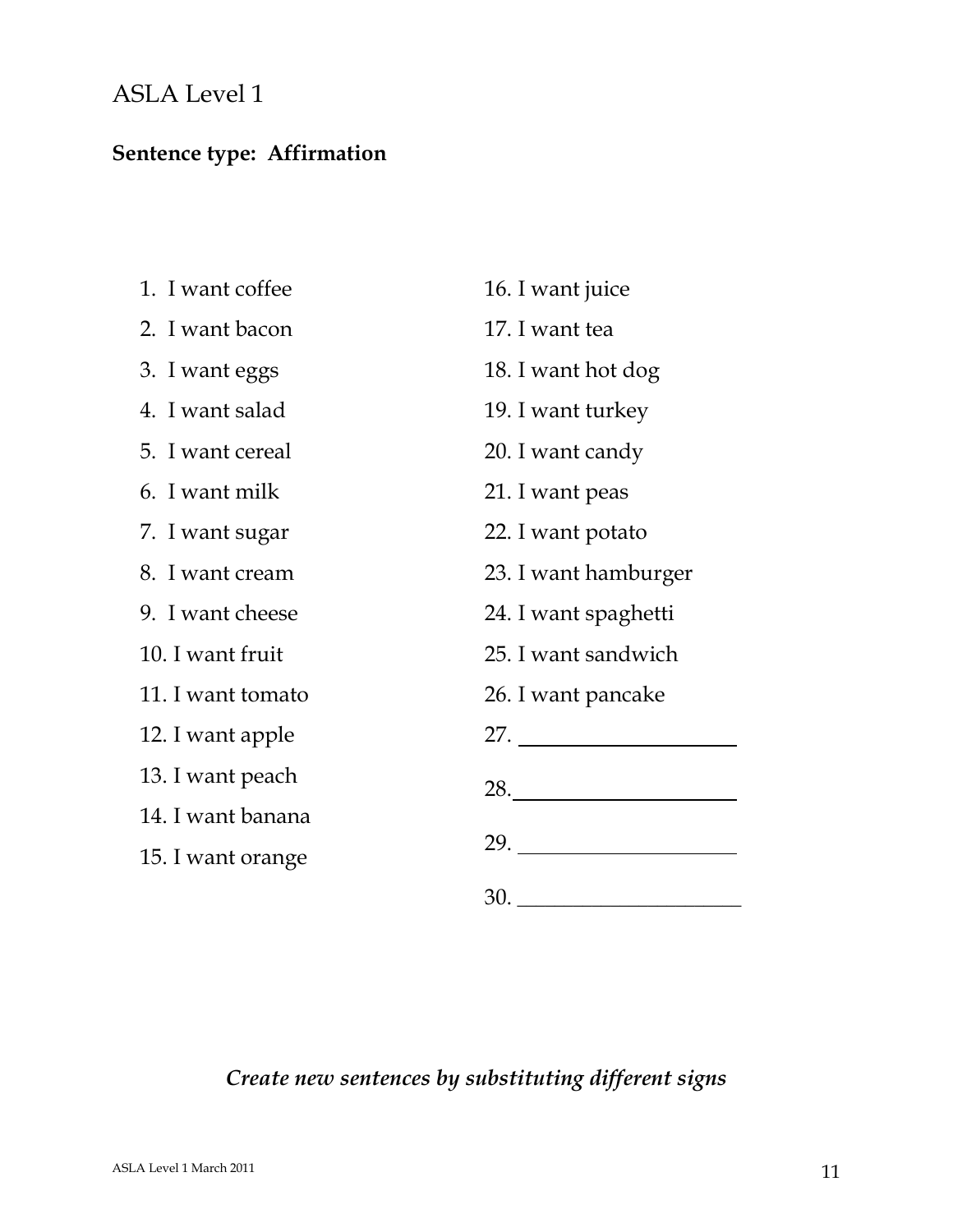# **Family and relationships**

| 1. Girl    |                        |
|------------|------------------------|
| 2. Boy     | 14. In-law             |
| 3. Mother  | 15. Daughter           |
| 4. Father  | 16. Son                |
| 5. Grandma | 17. G-R-A-N-D daughter |
| 6. Grandpa | 18. G-R-A-N-D son      |
| 7. Woman   | 19. Wife               |
| 8. Man     | 20. Husband            |
| 9. Aunt    | 21. Sister             |
| 10. Uncle  | 22. Brother            |
| 11. Niece  | 23. Divorce            |
| 12. Nephew | 24. Separate           |
| 13. Cousin | 25. Marry              |

Hyphenated letters (s-t-e-p) indicates this is fingerspelled. Hyphenated words (in-law) indicate this is a single sign.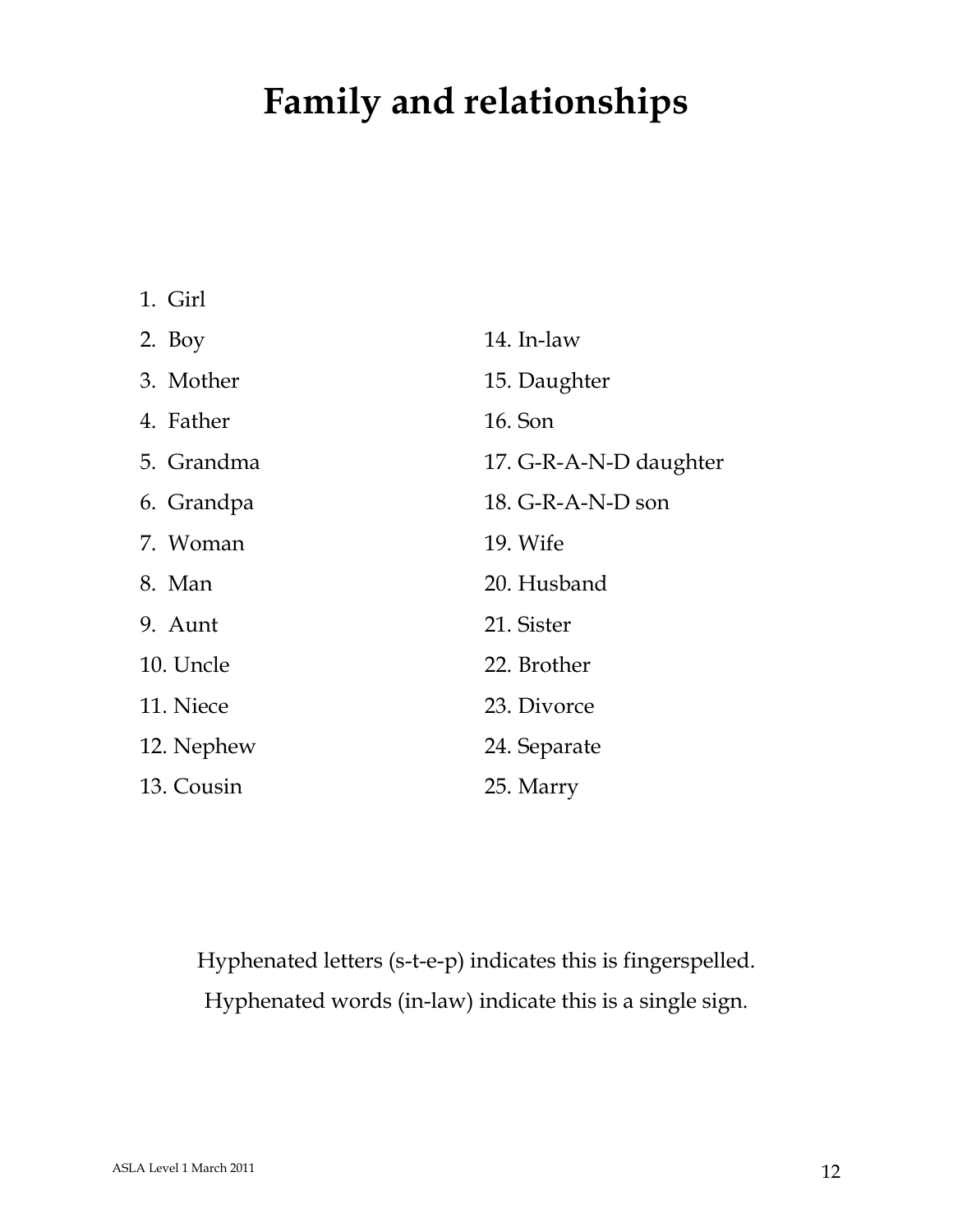- 1. My sister age 19
- 2. My aunt age 72
- 3. My niece age 10
- 4. My grandma age 93
- 5. My wife age 25
- 6. My daughter age 28
- 7. My mother age 63
- 8. Woman age 36
- 9. My brother age 47
- 10. My nephew age 17
- 11. My grandpa age 87
- 12. My father age 69
- 13. My uncle age 66
- 14. My husband age 29
- 15. My son age 23
- 16. Girl age 13
- 17. Boy age 8
- 18. Man age 39
- 19. My g-r-a-n-d daughter age 9
- 20. My g-r-a-n-d son age 12
- 21. My mother-in-law age 46
- 22. My sister-in-law age 23
- 23. My cousin age 21

Practice until the signs are produced smoothly and easily. Now sign through number 23 by replacing "age" from the top half of the page with "like food" or "like drink".

- 1. My sister like (food/drink)
- 2. My aunt like (food/drink)
- 3. My niece like (food/drink)
- 4. My grandma like (food/drink)
- 5. My wife like (food/drink…continue through number 23)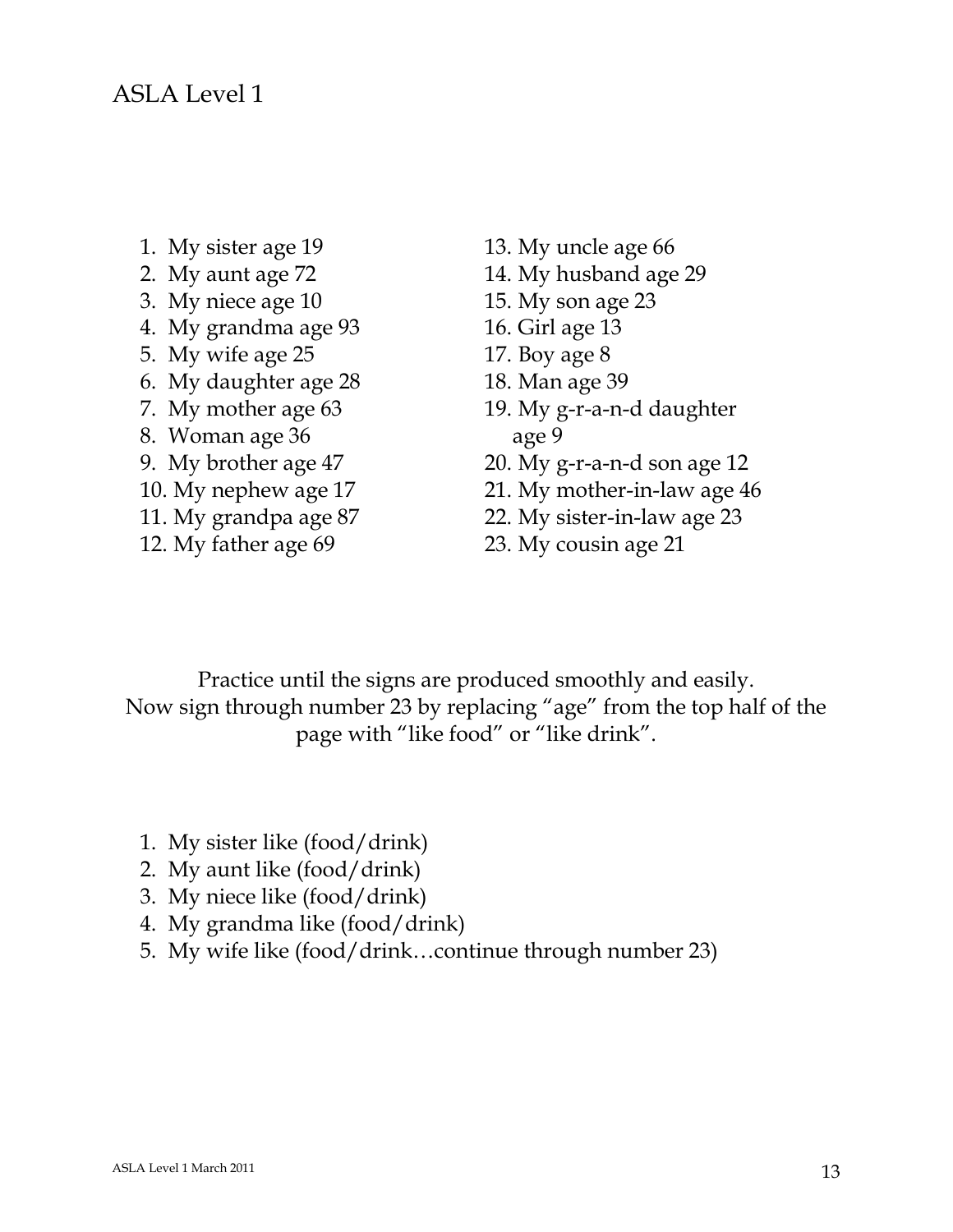# **Verbs**

| 1.      | Run       |
|---------|-----------|
| 2.      | Walk      |
|         | 3. Jump   |
|         | 4. Dance  |
|         | 5. Sing   |
|         | 6. Swim   |
|         | 7. Play   |
|         | 8. Drive  |
|         | 9. Write  |
|         | 10. Draw  |
|         | 11. Sleep |
|         | 12. Cook  |
|         | 13. Laugh |
|         | 14. Eat   |
|         | 15. Drink |
|         | 16. Read  |
|         | 17. Bike  |
| 18. Sit |           |
|         | 19. Count |
|         | 20. Paint |
|         | 21. Visit |
|         | 22. Stand |
|         | 23. Work  |
|         | 24. Talk  |
|         | 25. See   |
|         |           |

#### 26. Learn 27. Study

28. Teach 29. Know

30. Don't-Know

31. Like

32. Don't-Like

33. Want

34. Don't-Want

35. Have

#### **Feelings**

1. Emotion

- 2. Angry
- 3. Hungry
- 4. Happy
- 5. Sad
- 6. Tired
- 7. Surprised
- 8. Bored
- 9. Afraid
- 10. Nervous
- 11. Excited
- 12. Enjoy
- 13. Thirsty

## **Other Vocabulary**

- 1. Deaf
- 2. Hearing (person)
- 3. Hard-Of-Hearing
- 4. No
- 5. Yes
- 6. Love (2)
- 7. Hate
- 8. Bad
- 9. Good
- 10. Understand
- 11. Stop
- 12. Voice-Off
- 13. Please
- 14. Again / Repeat
- 15. Forgive / Excuse
- 16. Can
- 17. Can't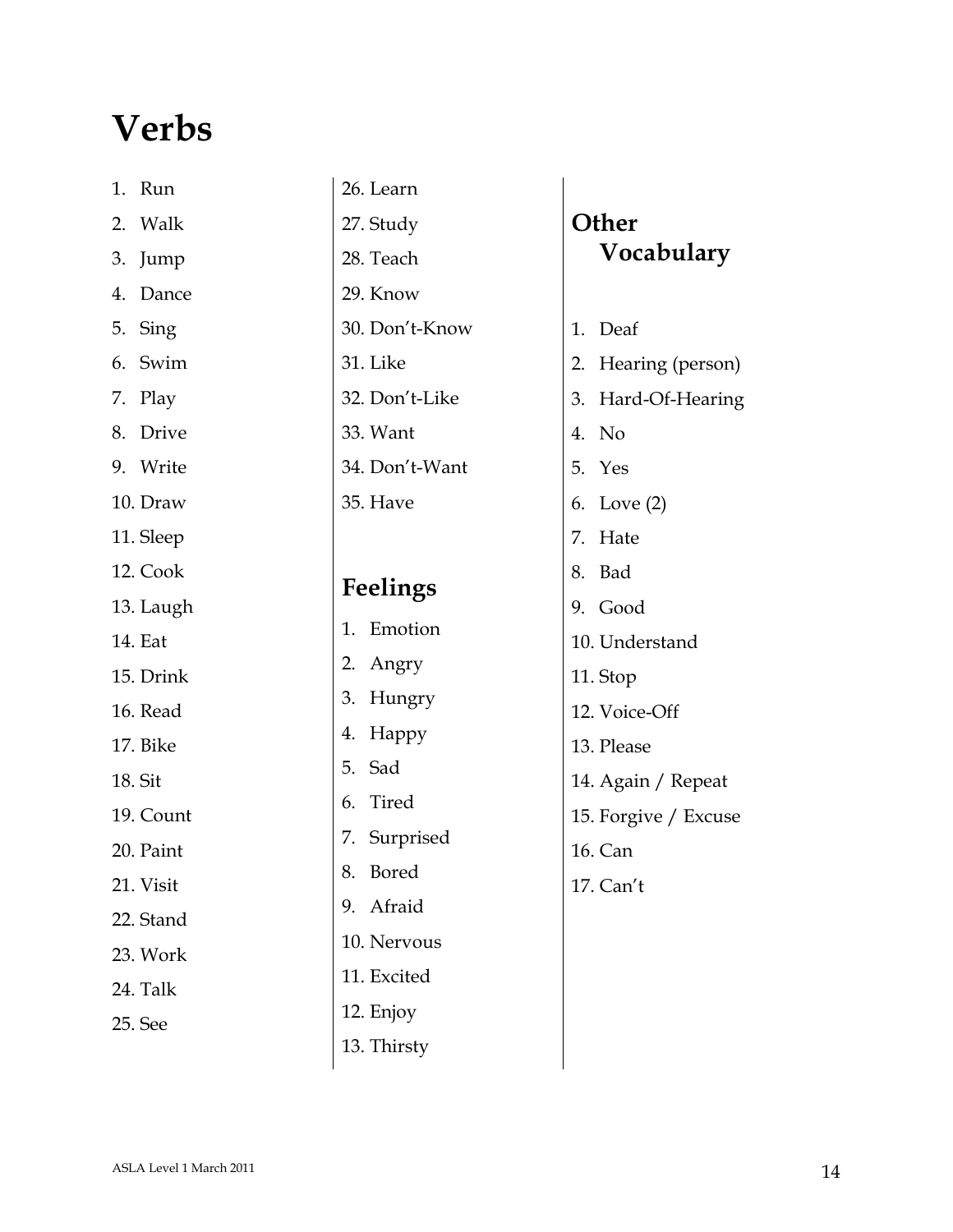#### ASLA Level 1 Sentence practice using the sentence structure: **Affirmation**

- 1. My turtle jumps.
- 2. My aunt works.
- 3. My sister laughs.
- 4. My brother dances.
- 5. My niece draws.
- 6. My father walks.
- 7. My mother swims.
- 8. My grandmother bikes.
- 9. My mother reads.
- 10. My grandmother cooks.
- 11. My grandfather drives.
- 12. My grandmother sits.
- 13. My cousin is writing.
- 14. My nephew stands.
- 15. My family bikes.
- 16. My cousin plays.
- 17. My uncle eats.
- 18. My snake swims.
- 19. My bird dances.
- 20. My bear sleeps.
- 21. My dog talks.
- 22. My uncle runs.

#### **Create new sentences by substituting other signs.**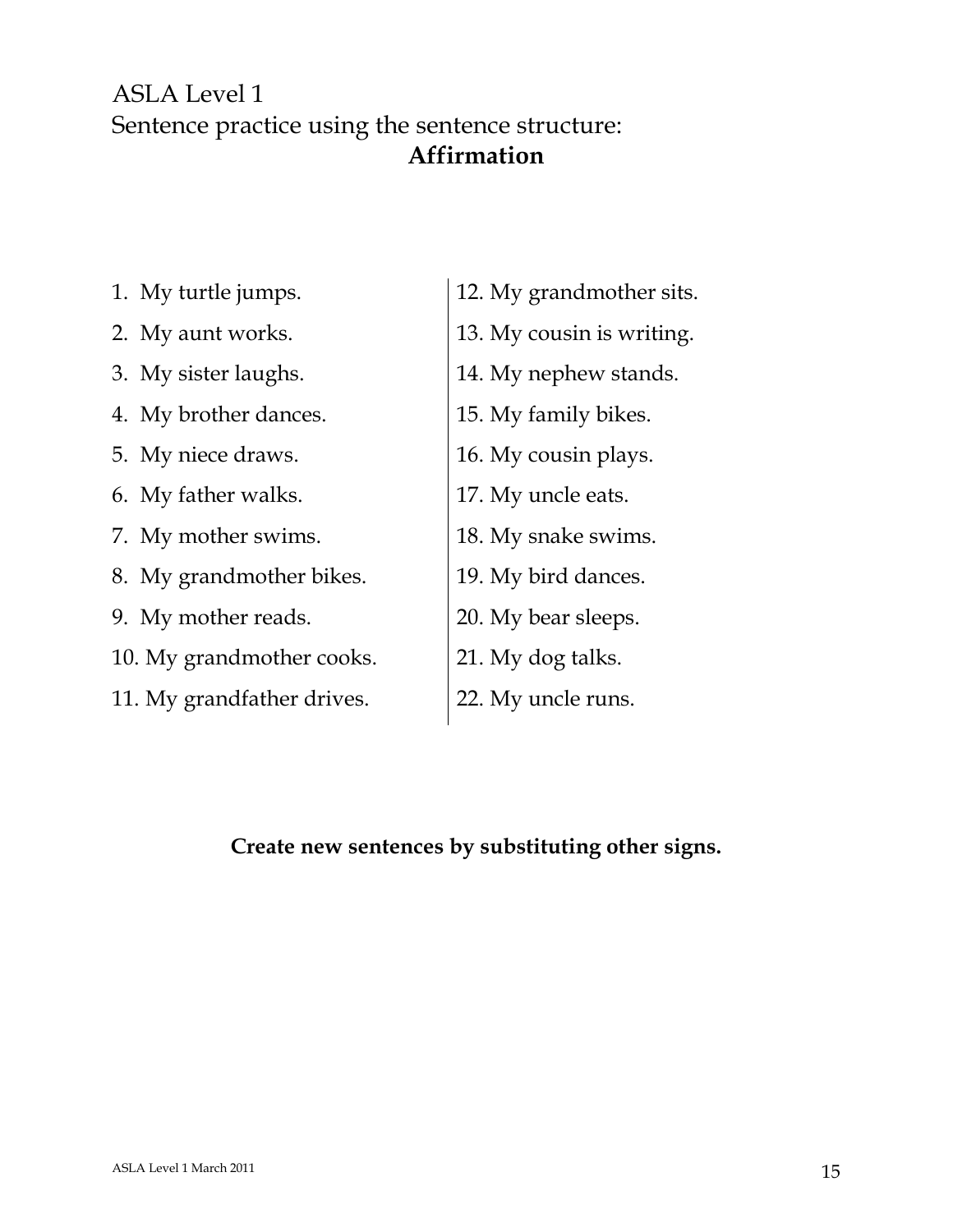#### AMERICAN SIGN LANGUAGE ACADEMY LEVEL 1 FIRST STORY

|  | 1) My name                                   |                   |  |
|--|----------------------------------------------|-------------------|--|
|  | 2) I age $\frac{1}{(1-99)}$                  |                   |  |
|  | 3) I like $\frac{1}{\text{(color)}}$ (color) |                   |  |
|  | 4) I like $\frac{1}{\text{(\text{animal})}}$ |                   |  |
|  | 5) I want $\frac{1}{\text{(animal)}}$        |                   |  |
|  | 6) I like $\frac{1}{\text{ (food)}}$         |                   |  |
|  | (drink)                                      |                   |  |
|  |                                              |                   |  |
|  |                                              |                   |  |
|  |                                              | $(\text{animal})$ |  |
|  |                                              | (animal)          |  |
|  | 12) She / He likes                           | (food)            |  |
|  | 13) She / He likes $\_$                      | (drink)           |  |

"She" and "He" are indicated by pointing to an area in front of you, on the side of your dominant hand. This is called **Spatial Referencing**. This is how pronouns are indicated in ASL.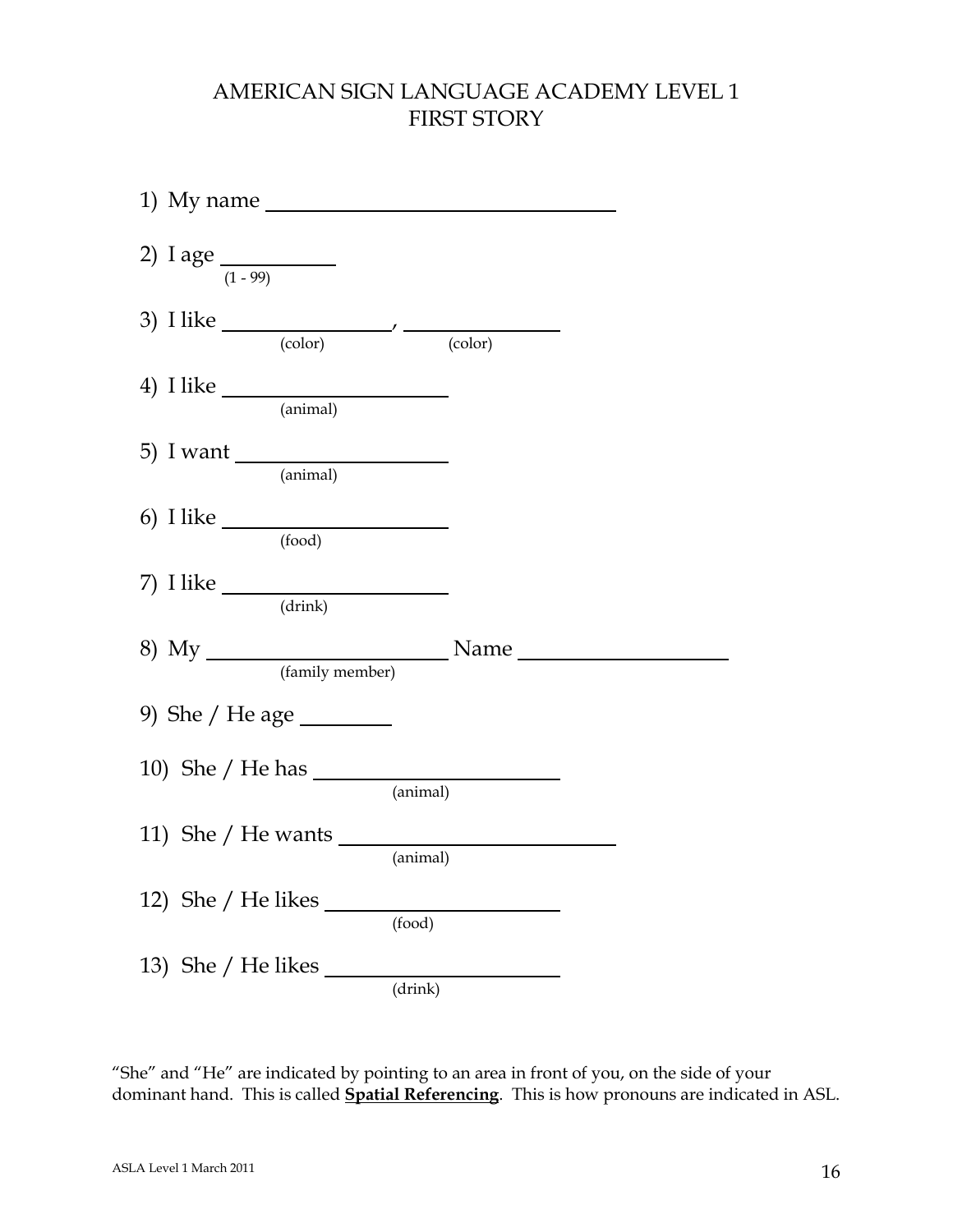#### AMERICAN SIGN LANGUAGE ACADEMY LEVEL 1 SECOND STORY

| 1) |                                                            |
|----|------------------------------------------------------------|
| 2) |                                                            |
| 3) | $I age \_\_$                                               |
| 4) |                                                            |
| 5) | My favorite color                                          |
| 6) |                                                            |
| 7) |                                                            |
| 8) | I don't-like (animal)                                      |
| 9) | $(\text{day})$ $\overline{\phantom{a}}$ $I \text{ (verb)}$ |
|    | $10)$ (day) $\overline{\phantom{21}}$ leat                 |
|    |                                                            |
|    |                                                            |
|    |                                                            |
|    |                                                            |
|    | 15) My (family member) Name (first) Name (first)           |
|    | 16) She / He age _________                                 |
|    |                                                            |
|    |                                                            |
|    |                                                            |
|    |                                                            |
|    |                                                            |

The pronouns "she" and "he" are indicated by pointing to an area in front of you, on the side of your dominant hand. This is called **Spatial Referencing**.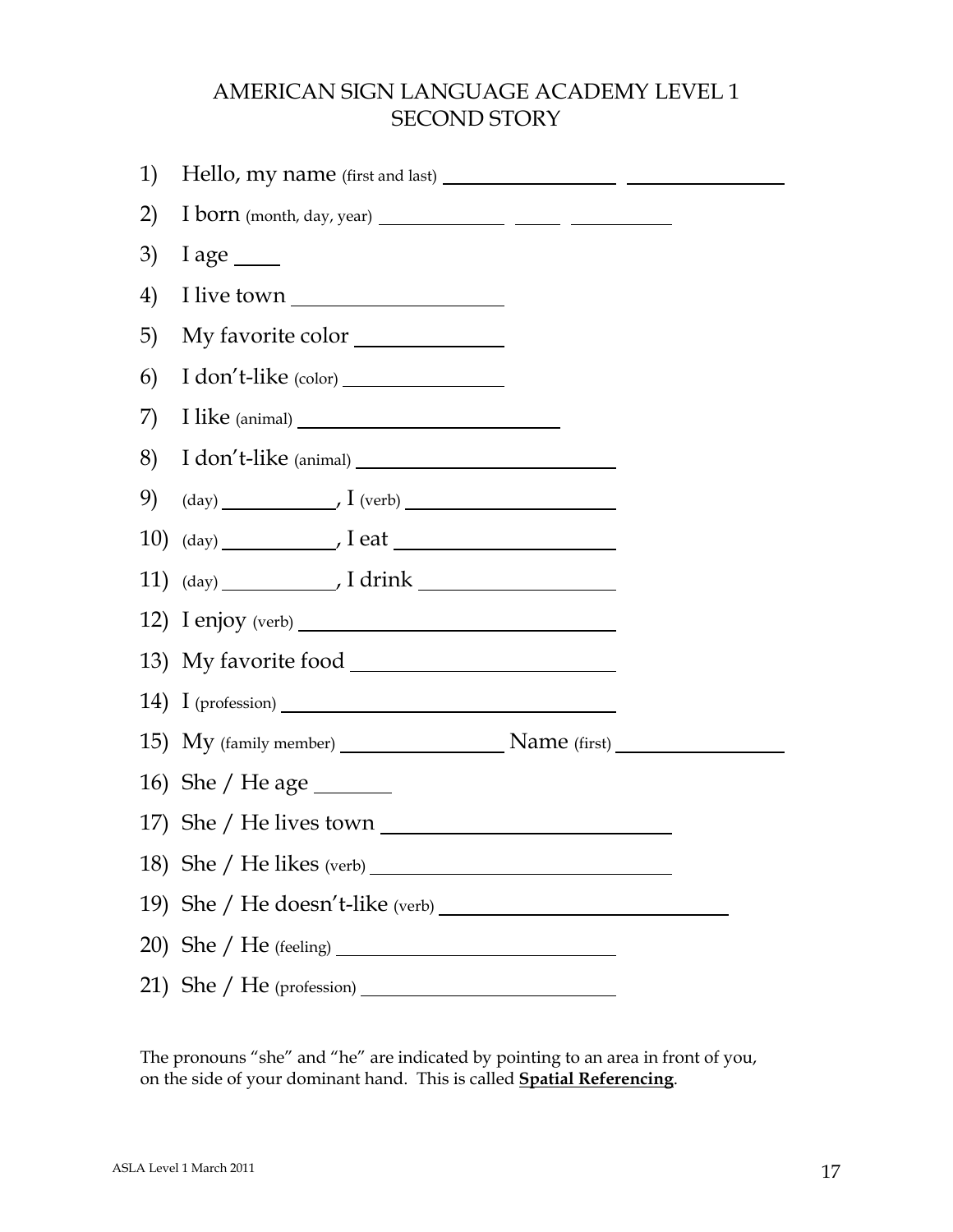Historic Milestones

n the early 1800's, there were no schools for the deaf in the United States. Europe had established schools in Great Britain, Germany and France. I

Dr. Mason Cogswell had a deaf daughter, Alice, and was concerned for her future. He helped to organize a group of parents in New England who were also concerned about educating their deaf children. They eventually enlisted the help of Thomas Gallaudet. Thomas agreed to travel to Europe to observe the deaf schools there, learn their methods of teaching, and come back to open a school for the deaf in America.

Thomas traveled to England. The schools there were run by the Braidwood family and used the *oral method* of teaching - no signing - only speech. Thomas was dismayed to see the gloomy atmosphere in the school he visited, and students looked unhappy. It didn't look like a learning environment. He was discouraged and ready to head home.

Walking along the street in London, he saw a flyer advertising a demonstration of French Sign Language that would be put on by representatives of a school for the deaf in Paris. He went and saw the French teachers Jean Massieu and Laurent Clerc, both of them deaf, and the headmaster of the school, Abbé Sicard, a hearing man, acting as interpreter. He was fascinated and asked if he could visit the school in Paris.

A short time later, Thomas was thrilled to see the French deaf students signing and looking cheerful. The classrooms and walls were filled with evidence of their learning. "This", he thought, "is the kind of school we need in America". But Thomas was not a teacher of the deaf and didn't know any signs. How could he possibly do it? He would need help.

He asked Laurent Clerc to come with him to America. Laurent had many reasons to say no. The school in Paris, from which he had graduated, was his second family and his home. He was a successful teacher there, surrounded by an entire community of people with whom he could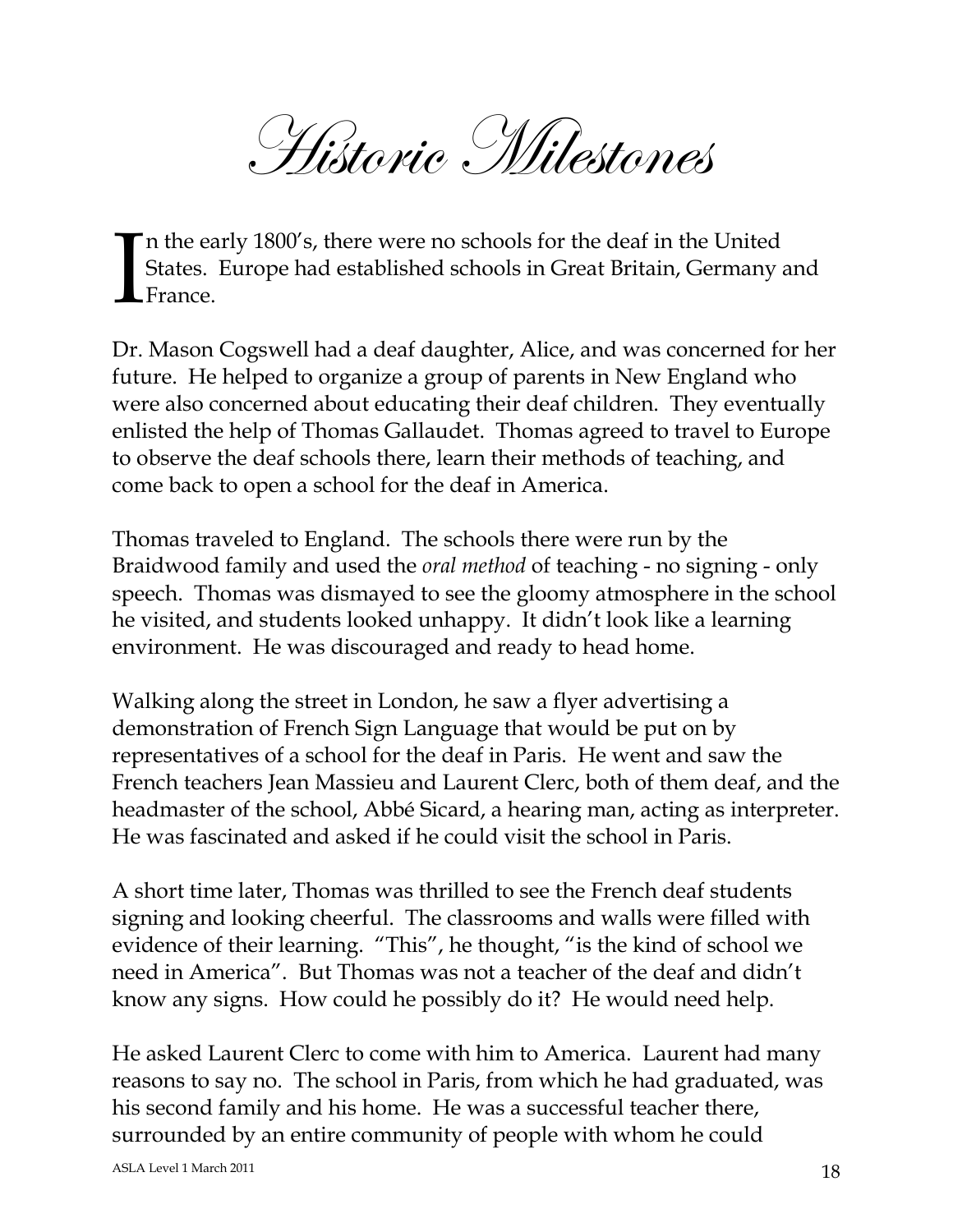communicate easily and freely. Going to America, he would be the only educated deaf person in the country, since there were no schools. He was Catholic and would be going to a Protestant country. This was an important consideration, since his school was run by the church and had given him so much. It would seem like a betrayal. In addition, his teacher and mentor, Jean Massieu, was not well and was increasingly dependent on Laurent. Could he leave him? This would not be an easy decision.

Thomas told him how difficult it was in America without an education and that the situation for deaf people was not good. Clerc was the one who could make such a difference in the lives of so many. Clerc finally agreed to come to America for a year to help the school get established. He would train Thomas and then would come back to his home, France.

Clerc came to America and stayed his whole life, visiting his French homeland a few times. He had found so many reasons to stay in America. In establishing the school, he was doing what had been done in France establishing a community. He was also doing something else that he didn't realize at first. While he was using his French Sign Language (LSF), his new students were using the language they had developed, which we might call Old American Sign Language, and the two languages began to merge and form a brand new language - our modern ASL.

For 50 years, every new deaf school that opened in the United States used the ASL that was developed at that first school in Hartford, CT. Deaf people were successful and well-integrated into American society. Unfortunately, this would change later, when oral schools began to open in America in 1867. For the next 100 years, no signing schools would open in America, and those that had previously used ASL were changed into oral schools by their hearing headmasters.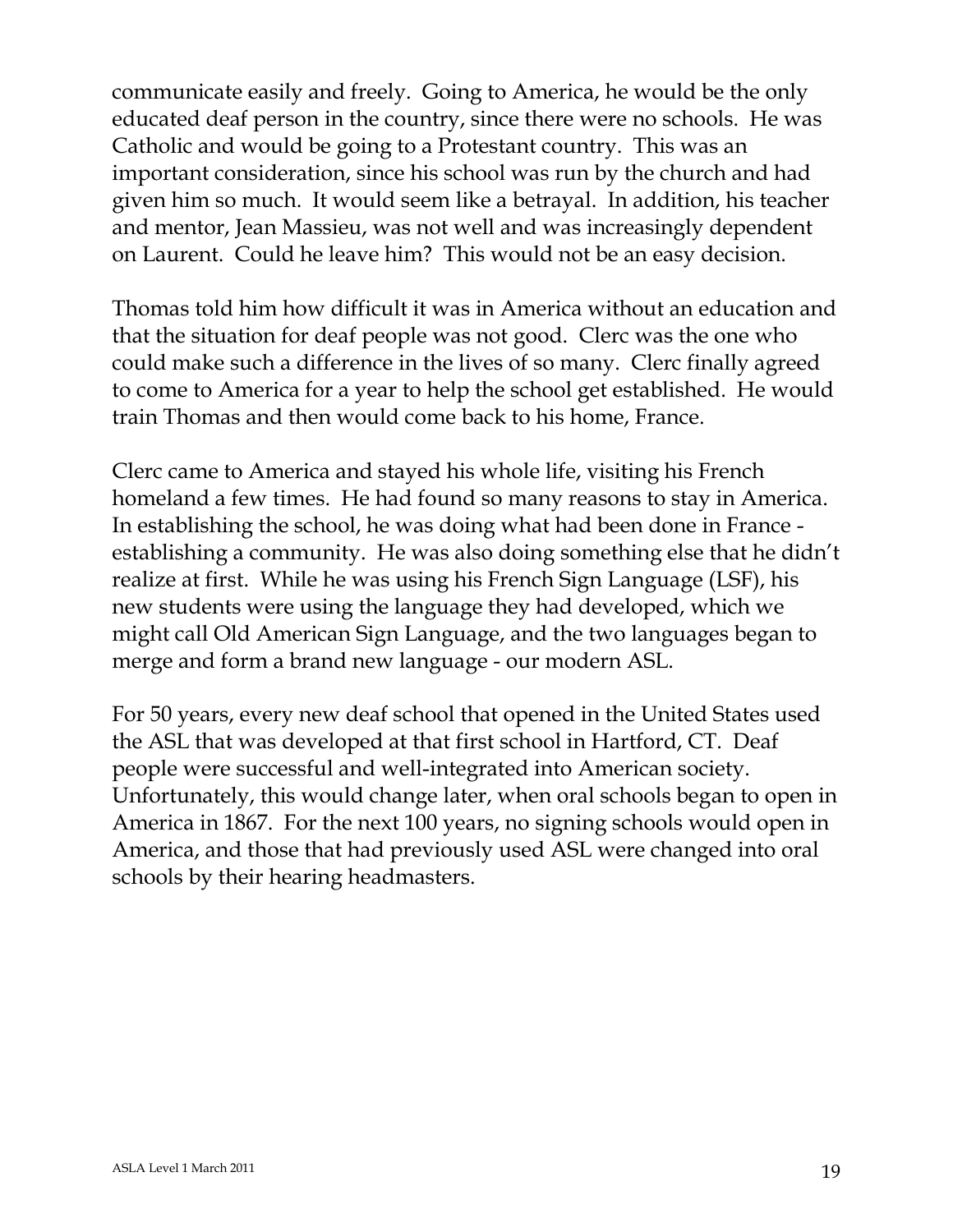Portraits in Print

Laurent Clerc

Born in France in 1785 Died in Hartford, CT in 1869

hen Laurent was about a year old, he fell from his high chair into the kitchen fireplace. His right cheek was severely burned, and he sustained a high fever. Later, it was discovered that his **Solution** I all the kitchen fireplace. His right cheek was severely burne he sustained a high fever. Later, it was discovered that h senses of hearing and smell were damaged. His name sign, an "h" handshape brushed downward on the right cheek, is derived from the noticeable scar there.

At twelve years old, he went to the school for the deaf in Paris, Institut National des Jeune Sourds-Muets. This was the first known public school for the deaf in the world. There he met his first teacher, Jean Massieu, a deaf teacher who became Laurent's mentor and friend and a second father to him.

Laurent excelled in his studies and went on to become a teacher at the school. In 1816, he met Thomas Gallaudet and eventually, Laurent came with Gallaudet to America to help establish the first permanent school for the deaf, in Hartford, CT.

The school opened in 1817 and was highly successful. Laurent went on to assist other schools for the deaf, and tirelessly worked to better the lives of deaf Americans. He appeared before the U.S. congress in 1820 to lobby for funds to support the new schools and open additional ones.

A number of Clerc's students went on to teach or become headmasters at other schools. A statue honoring Clerc can be seen on the campus of the American School for the Deaf today. Part of the inscription reads: "Laurent Clerc, apostle to the deaf in America". Without him, deaf education and American Sign Language would not exist as it does today.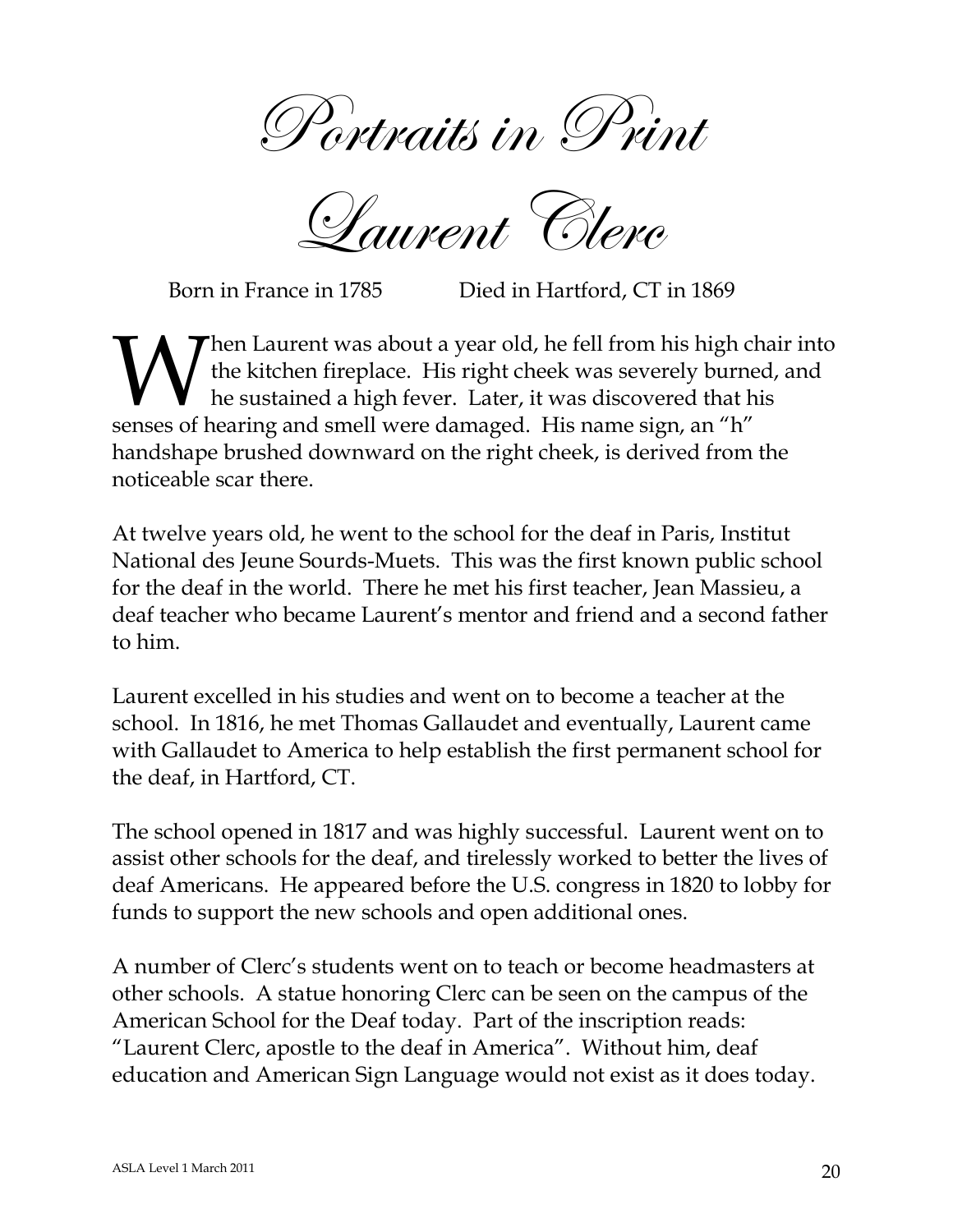Portraits in Print

Thomas Gallaudet

Born in Philadelphia, PA in 1787 Died in Hartford, CT in 1851

oung Thomas went to Yale College (now University) and was planning to be a minister. After graduating, he was back at home in Hartford, when he encountered a new neighbor, Alice Cogswell, nine years old. Alice was deaf. After struggling to communicate with her, he was intrigued about how to teach the deaf. Alice's father, Dr. Mason Cogswell, along with other parents of deaf children from New England, sponsored Thomas to travel to Europe and see the methods used to educate the deaf. Y

Arriving in London, Thomas got to see a school run by the Braidwood family. He was disappointed. The children looked unhappy. The rooms were stark. The teachers taught using speech - the method we call Oralism - and no signs. As he was pondering what to do, he saw a flyer. Visitors from the school for the deaf in Paris were visiting and were doing an exhibition demonstrating French Sign Language. Thomas decided to attend.

He was impressed and asked if he could visit their school. Soon, they were in Paris. Thomas was delighted to see the bright rooms with learning materials and students who were animated and engaged. They were signing. "This", he thought, "is what we need in America". Thomas, however, did not know how to sign. How could he teach? He knew he would need assistance.

He worked to convince Laurent Clerc, a gifted deaf teacher, to come with him to America to provide education for the deaf there. After much deliberation, Clerc agreed to come and help get the school started, and then he would return to his home in France.

Thomas was the headmaster and worked throughout his life to promote deaf education in America. The first college for the deaf in the world opened in Washington, DC in 1864 - Gallaudet College (now University) - and is named to honor him.